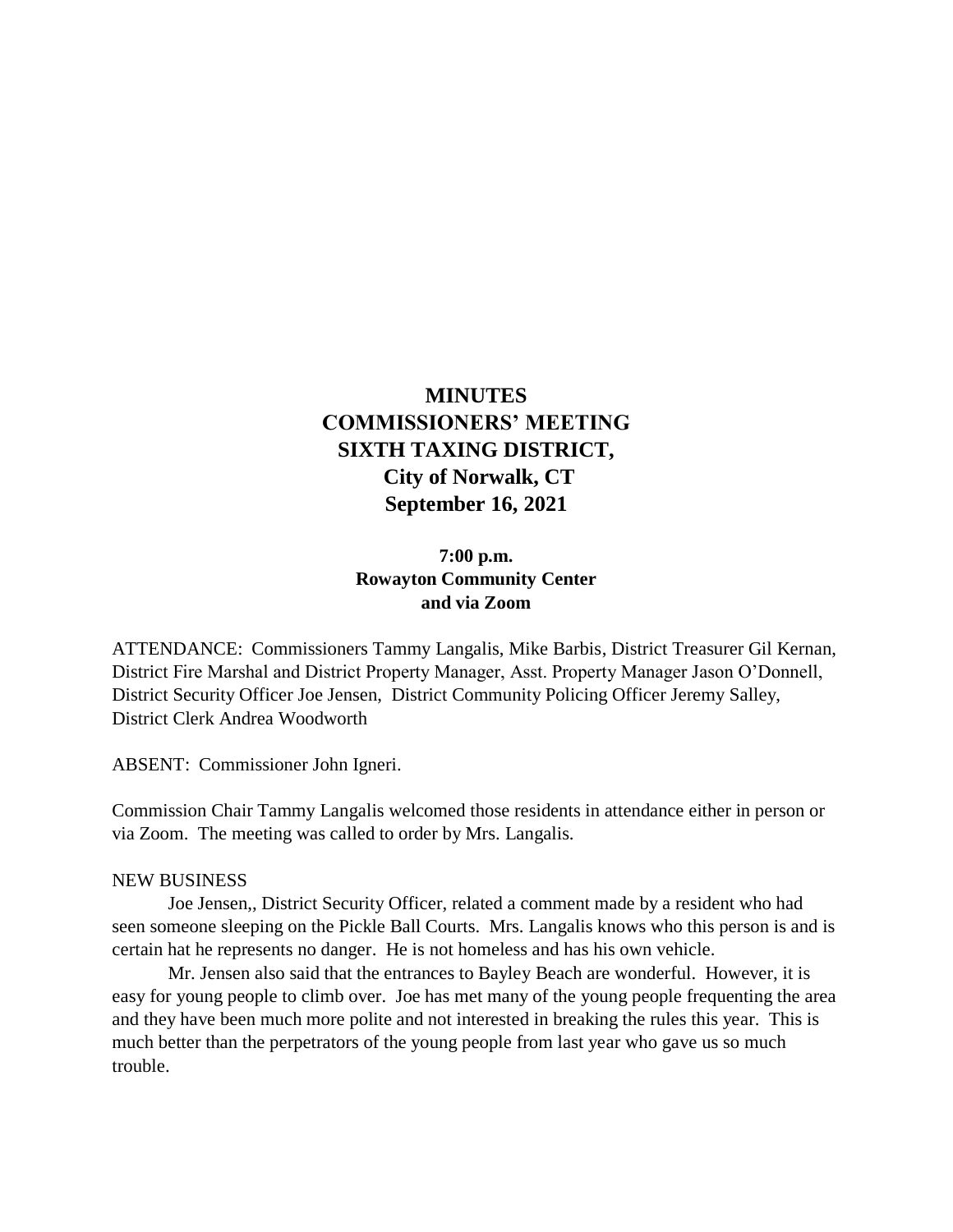MINUTES – Jul 2021 Page Two

There have been some gatherings at the school but there have been much less undesirable activity than last year. Many young people have access to Bayley Beach at the Wee Burn fence. Wee Burn completely faced their activity. Wee Burn has made in impossible to access their pool after hours. Commissioner Mike Barbis has said that they are having discussions with Jason O'Donnell and Beach Director Bill Nollman. Bill has had many gatherings scheduled at the Pavilion and these events have gone well.

#### NEW BUSINESS

Commissioner Mike Barbis said that Rowayton was added to the city of Norwalk, CT as the Sixth Taxing District in 1921. We think this merits a party to celebrate our  $100<sup>th</sup>$  birthday. We plan to celebrate at Bayley Beach. There may even be a reenactor present. The date is yet to be set. Ed and Jason will work on what rules for events should be employed for Pinkney Park.

We have been seeing many more events scheduled at Pinkney Park.

#### OLD BUSINESS

Commissioner Barbis said that we have gotten approval from the P&Z, the Norwalk Conservation and others required for an expansion of the Ambler Parking Lot. The board of Engineers thinks that we should stick with the original design. We have been leaning towards a change in the circulation of traffic. There will be new signage but no curbs. We do have an an easement with 140 Rowayton. This will eliminate our previous agreement. One issue is that the we have no approval from 140 Rowayton for a sidewalk. One issue is he property line cts through several parking spots. It's not really clear where his property is. Kevin Conroy has agreed that we will have a number of spaces for parking spots. We need to be clear. Mrs. Langalis asked if we cold adjust the property issues. It's not clear whether or not Kevin has agreed where the property lines are. We would like to adjust the property line and have a property drawing in the official record.

The Bayley Beach Drainage project which has been over 15 years in the process of trying to correct the drainage problems and have a contingency plan with the CT Department of Environmental Protection. We want to have a contingency plan so there are no further questions to be clarified. Our engineer says hat we want to have a contingency approved very quickly. The drainage dich. Years ago a valve was replaced to stop salt water from backing up and going into Farm Creek. There are abundant phragmites flourishing. We will be proceeding with a plan in the coming months.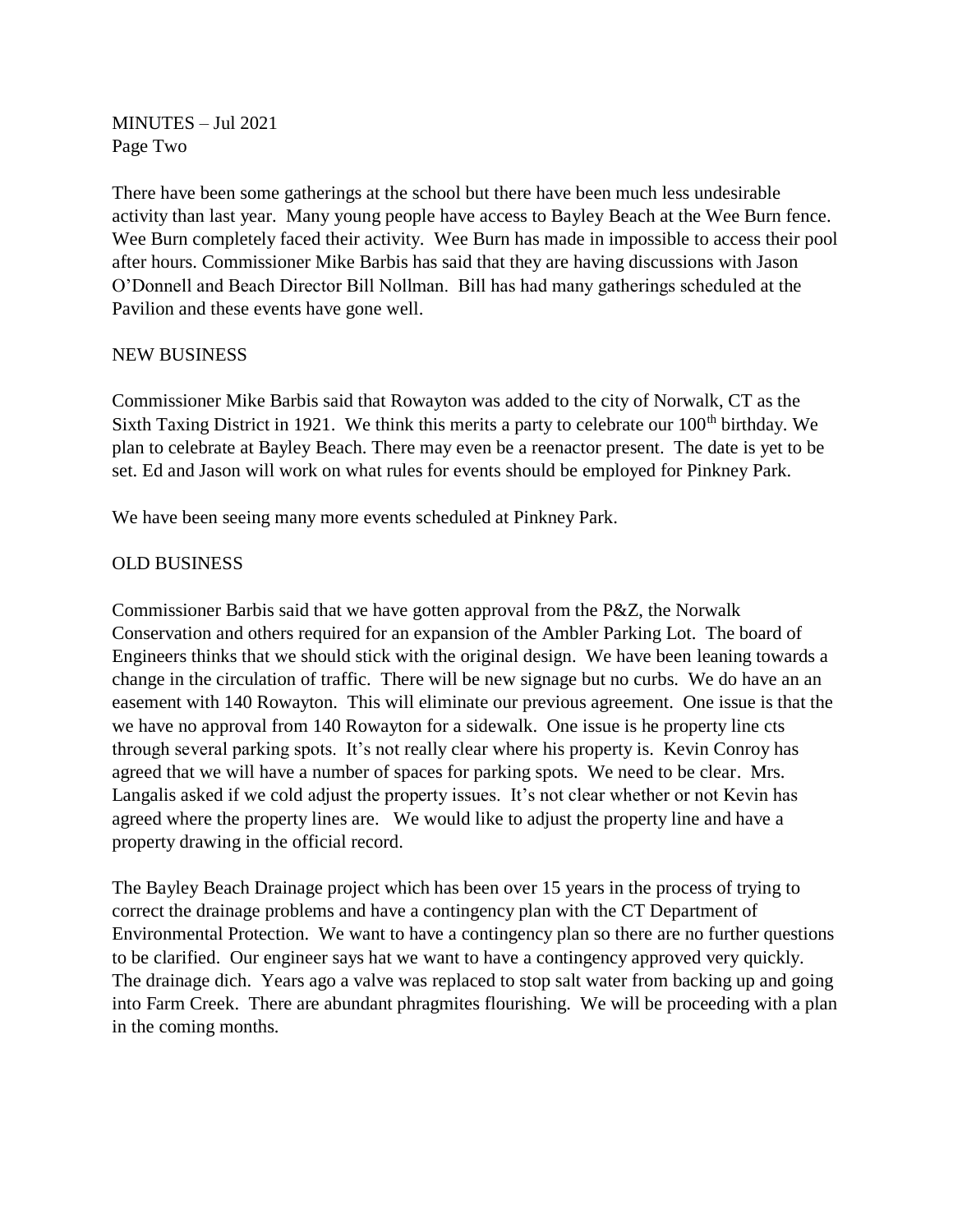MINUTES – July 16, 2021 Page Three

At the Rowayton Railroad Station, Ed Carlson has been processing permit renewals. We've almost doubled daily paickle ball courrkers since our last meeting. Ed said that the DOT has said that it will be adding 3 to 4 trains by September when lots of commuters will start going to the city again. Ed has said hat we now have 219 active permits. He has cleared he Wait List. We eliminated a lot of people who didn't respond to a letter describing the new renewal annual process. We are back up to the price we charged in 2019 which was \$286, annually.

The District has been asked by the people who use the Pickle Ball Courts if we would agree to the Pickle Ball regulars to paint the border lines more or less permanently. Since the parking lot has recently been repainted at a considerable fee, we would not approve this proposal. Mrs. Langalis will be in tough with Drew Seath.

### REPORTS

The Commissioners report that everything is fine a the Communty Center. We're starting to use the building quite a bit. SOS doesn't have a base at the RCC but they've used the space extensively. There are many new people associated with SOS and there have been quite a few infractions Those involved will be reminded of the rules. SOS limited the # of attendees this year and that was successful we think. They would like to hold an opening party after the show. They had a minimal set and here was a party after one of the shows. They've needed several reminders about the locking of the property.

Beach Director Bill Nollman and Asst. Beach Director Juan Gonzalez said that the activity at Bayley Beach is off to a great start. Ty Haynes has repaired the Adirondack chairs that needed it. Thanks to our neighbor Ty Haynes. The playground is open. Two runners have been installed at the beach so that handicapped persons would be able to access a way to get to the water. This work was paid for a memorial trust. Di is doing her best but there are not the crowds were not what was anticipated. There was an  $8<sup>th</sup>$  grade celebration at the beach as well as a party after the Brien McMahon High School graduated.

The first concert of the summer will be held on the Fourth of July

Report of the District Treasurer July 16, 2021 Gil Kernan

Mr. Kernan reported that he had passed on the bills paid report to the Commissioners. There will be HDH payments that will safeguard details of the credit cards. Gil orders with the link and then they get the product. Mr. Kernan has arranged to have certain repeat bills such as ones from Utilities that are paid on a monthly basis. Auto payments to Frontier, for instance, will go out on a monthly basis. There will be a maximum amount of withdrawal that will be allowed on these accounts.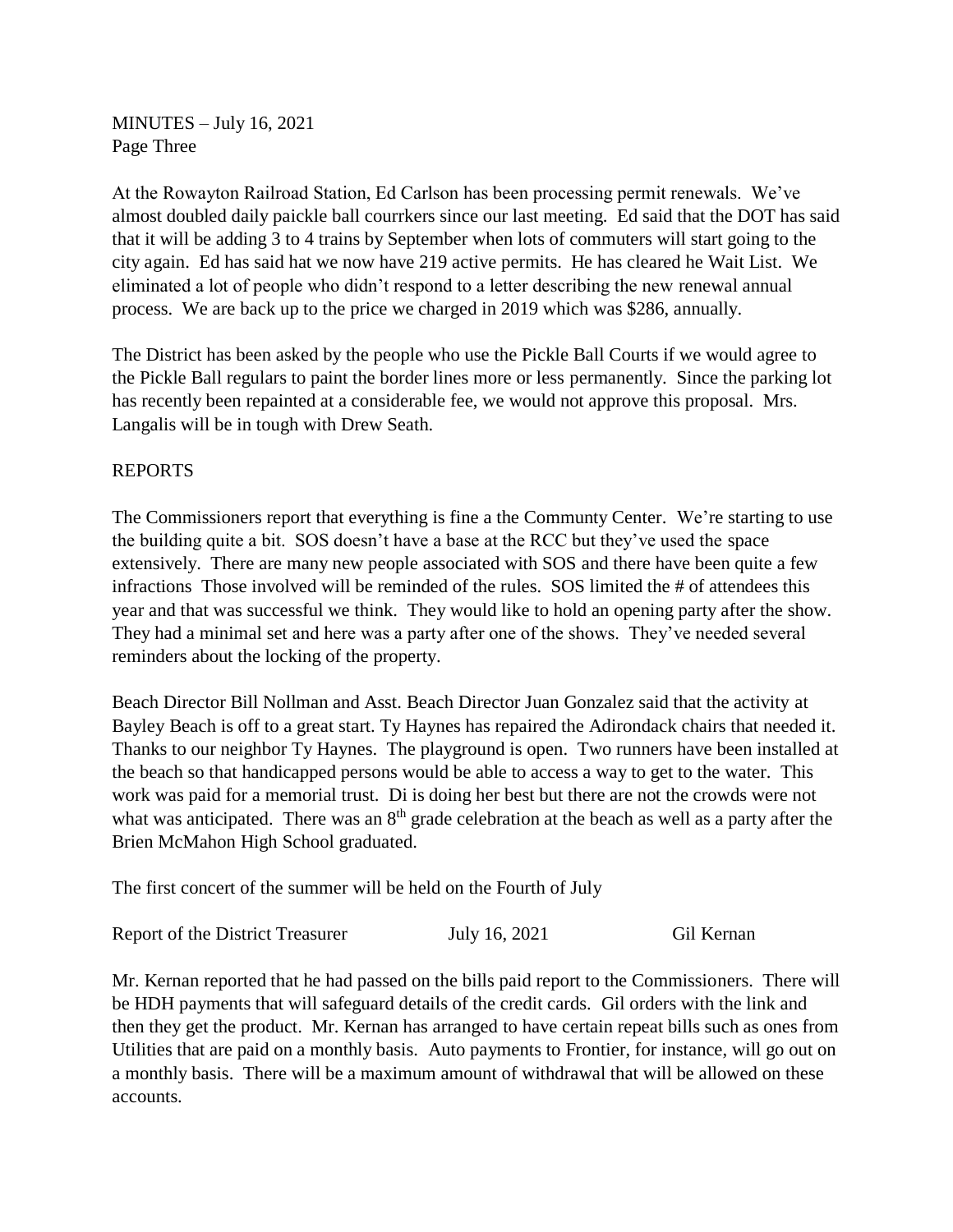MINUTES – July 16, 2016 Page Four

Most of the paperwork necessary for he loan from the city has been done. We are now waiting for the reply from the City. Hopefully, we'll

Our Budget virtual is good. We will have one more payment from the City. We will have an excess of revenues in the RR budget. This budget is sequestered from the other District accounts. YD, we are 23% of venue of permits; the budget and the expenses are 31% of the budget. We're still cash flow positive against those two numbers.

Mrs. Langalis said that, hopefully, we'll know from the revenue of permits soon at the RR. The annual permit renewals can occur in any month

Our capital accounts are back on track. We're trying to get the check to the provider in a timely fashion. Jason has an estimate available and we'll order the equipment.

Commissioner Barbis said that the Wi Fi at the gate house at Bayley Beach is working. Sometimes the gate guard doesn't plugging in the recharger at the end of the evening. It should be plugged in every night. We don't need a booster. There is a password at the gate guard shack. We are now accepting cash. The books in use now reflect the appropriate fee.

It has been suggested that there be a ground cover planted at the cannon that will provide a way to read the names on the plaque without damaging the grass or other planting.

Mrs. Langalis reminded Ed to repair the places on the driveway around the library.

Rob Frazier said that he has identified some maple trees on a neighbor's property. That will be a fair amount of money for the Norwalk Tree Alliance.

| <b>Report of the District Fire Marshal</b> |     | <b>July 21, 2021</b> | <b>Ed Carlson</b> |
|--------------------------------------------|-----|----------------------|-------------------|
| Type of Activity                           | #   |                      | # Man Hours       |
| <b>Blasting Permits</b>                    | *** |                      | ***               |
| <b>Blasting Site Inspection</b>            | *** |                      | ****              |
| <b>Building Inspections</b>                | 3   |                      | 4                 |
| Clerical Office Work                       |     |                      | 16                |
| Fire Marshal Conferences                   |     |                      | 8                 |
| <b>Career Development Training</b>         |     |                      | 3                 |
| Investigations(s)                          |     |                      | 4                 |
| Meetings: District monthly                 |     |                      | $\overline{2}$    |
| FNHCFMA                                    |     |                      | $\overline{2}$    |